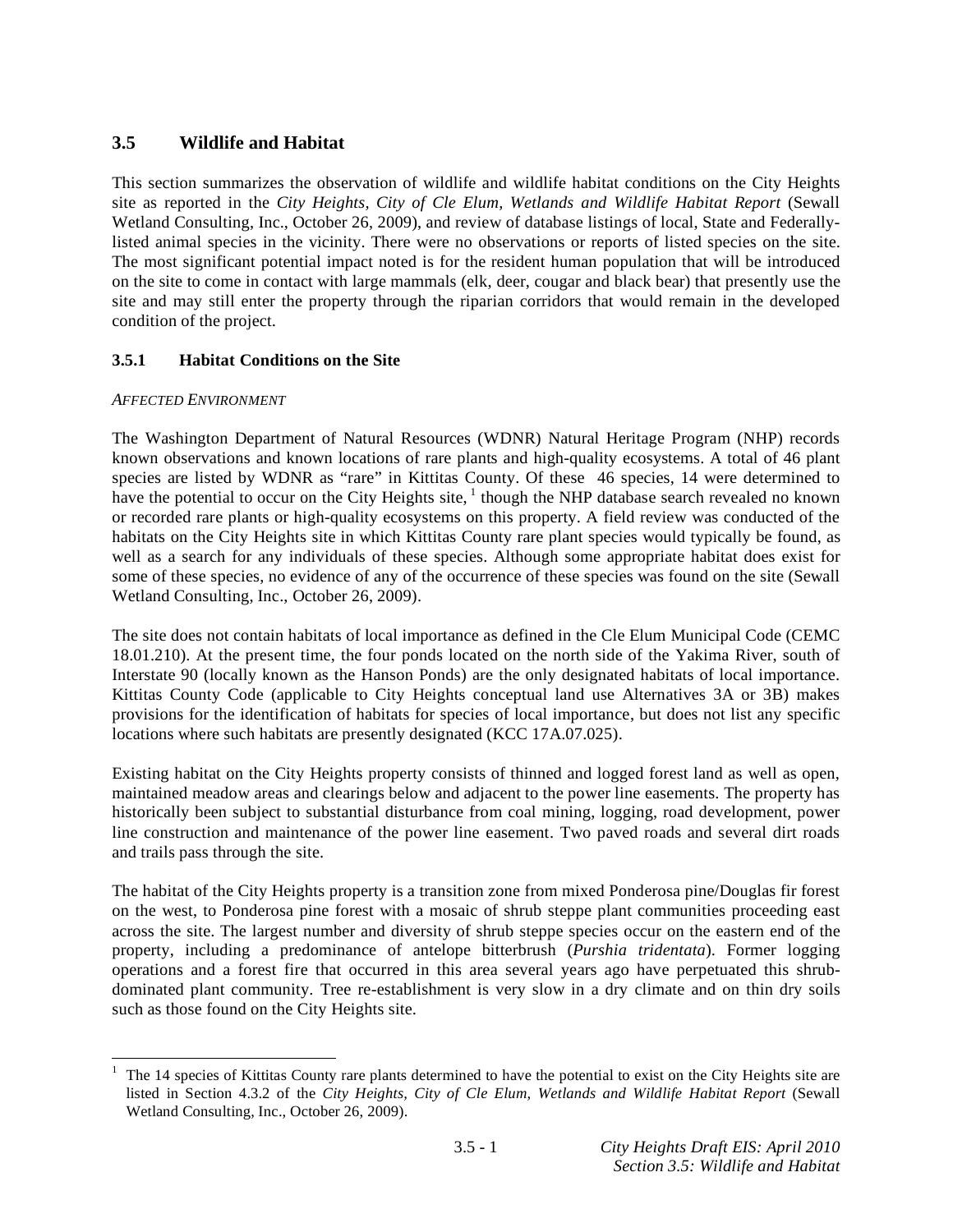The majority of the site south of the power line easements is forested and dominated by a thinned overstory of Ponderosa pine (*Pinus ponderosa*) and scattered Douglas fir (*Psuedotsuga menziesii*). Trees range from 6 to 40 inches diameter at breast height (dbh) with the majority in the 12 to 24-inch dbh size range. Canopy coverage in this area ranges from 35 to 80 percent.

The understory within the forested area is variable, from scattered shrubs with pine needle litter forest floor to more open areas with a dense cover of shrubs, grasses and forbs. Species found in the shrub strata of the forested portion of the site include serviceberry (*Amalanchier alnifolia*), snowberry (*Symphocarpos albus),* oceanspray (*Holodiscus discolor*), rose (*Rosa* spp.), chokecherry (*Prunus virginiana*), hazelnut (*Corylus cornuta*), balsamroot (*Balsamorhiza sagittata*), and some scattered antelope bitterbrush.

Shrub cover in the more open areas of the site is patchy and contains cheatgrass (*Bromus tectorum*), planted small Ponderosa pines, snowbush (*Ceanothus velutinous*), kinnikinnik (*Arctostaphylos patula*) Oregon grape (*Berberis nervosa*), bulbous bluegrass (*Poa bulbosa*), quackgrass (*Agropyron* spp.), serviceberry, knapweed (*Centaurea* spp.), balsamroot, oceanspray, California hellebore (*Veratrum californicum*), lupine (*Lupinus laxiflorus*), peavine (*Lathyrus* spp.), bracken fern (*Pteridium aquilinum*), blue elderberry (*Sambucus cerrulea*), scattered small Douglas fir seedlings, and nettle (*Lamium maculatum*).

### *POTENTIAL IMPACTS DURING CONSTRUCTION*

The construction phasing proposal includes clearing and grading approximately 25 to 125 acres of the site for development at any one time, which would result in a transitional loss of habitat from the site over the 6- to 12-year projected development period.

Under the No Action Alternative, the site would not be cleared at this time; therefore, existing characteristics of wildlife habitat would remain.

#### *POTENTIAL DEVELOPED-CONDITION IMPACTS*

A total of approximately 108 to 205 acres of the site (depending on the conceptual land use alternative selected for implementation) would be cleared and developed. While the landscaping proposal is not available at this conceptual stage of site planning, it can reasonably be assumed that plantings to be introduced in developed areas of the site would re-establish vegetative cover to a limited extent around homes, commercial areas and parks, and along roadways.

If the No Action Alternative were selected, wildlife habitat on the site would improve over time if formerly logged and burned forest areas were allowed to reestablish through natural progression.

#### *MITIGATION MEASURES*

*Mitigation Measures Included in the Development Proposal*. Landscaping to be introduced on the site and restoration plantings would be specified to include native vegetation to the extent practicable. This would partially compensate for the loss of existing wildlife habitat with implementation of any conceptual land use alternative. Target species should include plants particularly beneficial as food sources for wildlife such as chokecherry, serviceberry, and native roses (*Rosa pisocarpa*; *R. nutka*; and *R. gymnocarpa*). Potentially invasive, exotic vegetation would not be allowed in site landscaping (to be enforced through the Covenants, Conditions, and Restrictions of the development), including but not limited to English ivy (*Hedera helix*), Scott's broom (*Cytisus scoparius*), Japanese knotweed (*Polygonum cuspidatum*), baby's breath (*Gypsophila paniculata*), or any other species on the Kittitas County Noxious Weed List.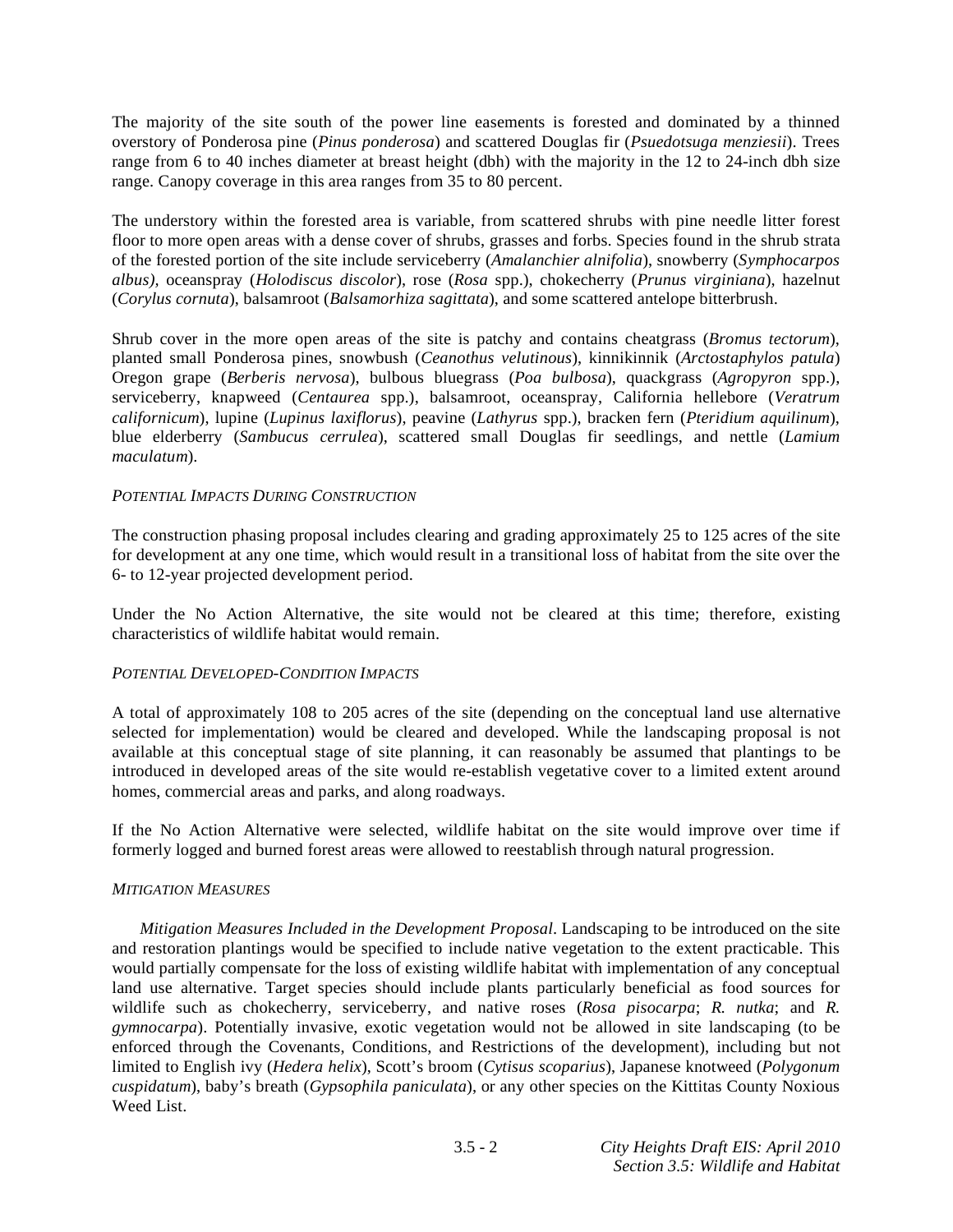*Applicable Regulations*. The Cle Elum Municipal Code (applicable to City Heights Alternative 1 or 2) requires that riparian buffers adjacent to streams through the site shall be retained in their natural condition or may be improved to enhance buffer functions and values (CEMC 18.01.190). Where buffer disturbance occurs during construction, revegetation is required, subject to compliance with the Kittitas County Noxious Weed Control Ordinance (Kittitas County Ordinance No. 1039).

 Kittitas County Code (applicable to City Heights Alternative 3A or 3B) identifies riparian habitat critical areas correlated to the County's stream typing system to be protected under KCC Title 17A. These are discussed in Draft EIS Section 3.4.2. The applicant would be required to submit a critical area checklist before commencement of land use activities on the site if Alternative 3A or 3B were selected for implementation. Kittitas County imposes critical areas mitigation separate from SEPA conditions imposed as part of a Threshold Determination (KCC 17A.03.045).

 The Kittitas County Weed Control Board may require a weed control plan for site as it undergoes development.

*Other Recommended Mitigation Measures*. The landscaping proposal could be used to augment vegetation in open space areas to be retained, and in stream and wetland buffers in order to improve habitat that would be preserved on the site in these areas. Proposed, required, and other possible mitigation measures for noise and water quality described in Draft EIS Sections 3.9 and 3.18.3 would also be of benefit to fish and wildlife habitat conditions on the site.

#### *SIGNIFICANT UNAVOIDABLE ADVERSE IMPACTS*

A total of approximately 108 to 205 acres of the site would be cleared and developed, with a corresponding loss of this much habitat and disturbance in remaining habitat due to the presence of a resident human population on the site.

### **3.5.2 Wildlife Species Use of the Site**

#### *AFFECTED ENVIRONMENT*

### **Database Search and Field Review**

State and Federal databases and mapping resources were reviewed to identify presence on the site or use of the property by any State- and/or Federally-listed animal species.<sup>2</sup> General field review was also conducted during multiple site visits by Sewall Wetland Consulting staff in June and July 2009 to determine use and presence of any species noted on the property by these data bases and mapping resources. Transects through the site were walked during different times of the day, and appropriate habitats were searched for any signs of listed species. None were found. This was not a species-specific study, but a general review of habitat as well as a review for any noted local, State- or Federally-listed species.

Washington Department of Fish and Wildlife (WDFW) Priority Habitats and Species (PHS) database results (received dated June 2, 2009) identify only streams on the City Heights site as priority habitats.

<sup>&</sup>lt;sup>2</sup> The Cle Elum Municipal Code (CEMC 18.01.270) and Kittitas County Code (KCC 17A.02.240) adopt by reference the State list of priority animal species. Provisions are made in the Kittitas County Code for designating species of local importance, but no such species are presently identified in the Code (KCC 17A.07.030).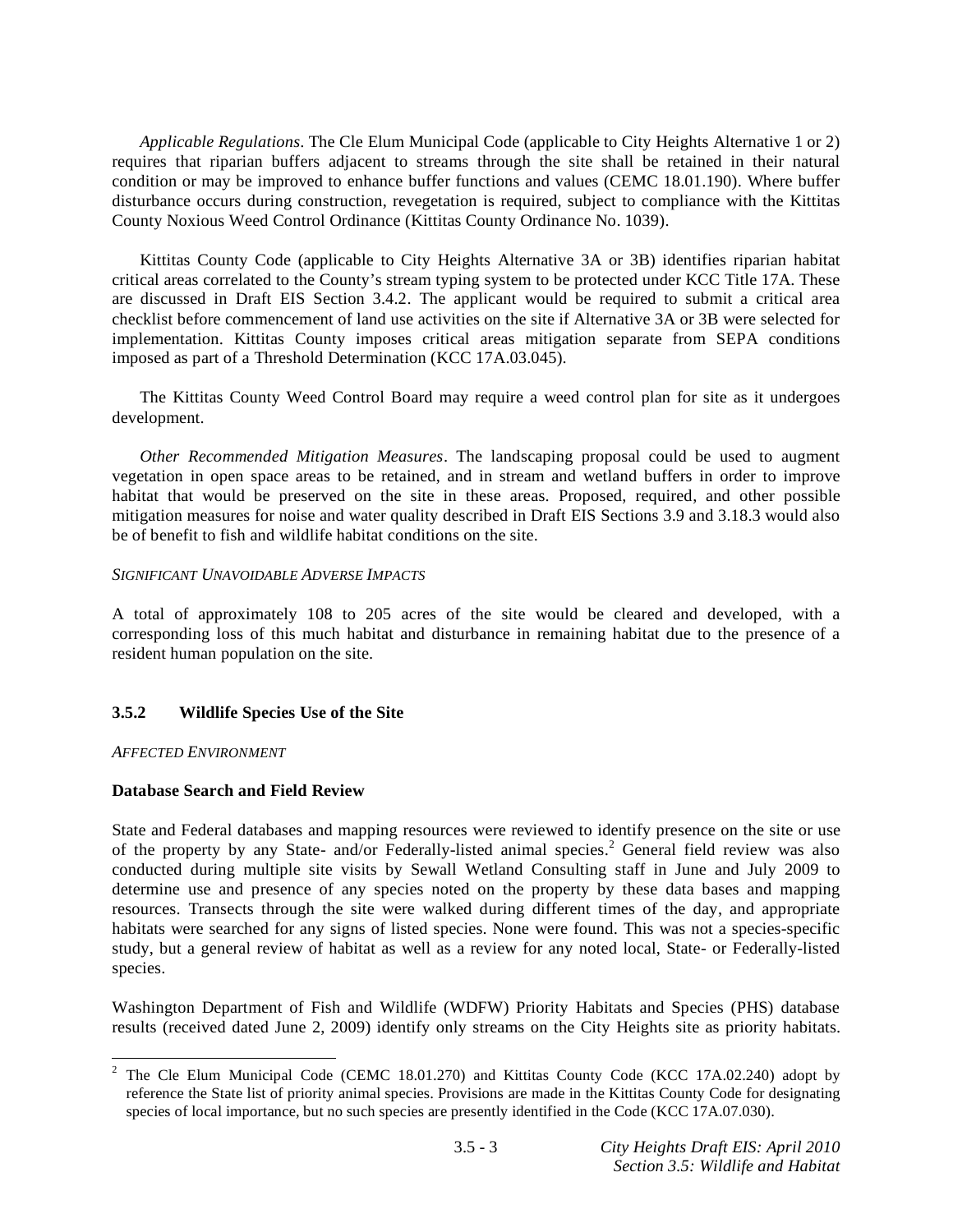Specifically, Stream D (described in Draft EIS Section 3.4.2) is identified as Stream LLID by WDFW (unique stream identifier #1209555472010), with an indication that it contains priority fish presence. The PHS database indicates that rainbow trout were observed in Stream D on July 24, 2001.

Off-site species and habitats identified in the PHS database included the south edge of an established Spotted Owl territory approximately 1 mile north of the western end of the City Heights site; and Crystal Creek (adjacent to the south boundary of the west end of the City Heights site) as containing priority fish presence. Crystal Creek is also identified by WDFW as Stream LLID #1209487471921, indicating use by both rainbow trout (surveyed July 24, 2001) and spring Chinook salmon (surveyed May 17, 2003).

Although elk commonly use the area of the City Heights site, this property is not listed in the PHS database as an area of regular concentrations, overwintering habitat, or any other special designation as a high-value elk habitat according to the PHS database. Typically, identified and well-defined winter range areas or areas of elk and mule deer accumulations are noted as a unique and numbered as such.

Kittitas County Code (applicable to City Heights conceptual land use Alternatives 3A or 3B) designates big game winter range, defined as follows: " *. . . all Federal land and all land owned or leased by the Washington State Department of Fish and Wildlife. The existing range conservation and management program of the State Department of Fish and Wildlife is long established and relies upon voluntary agreements with landowners together with State purchase of appropriate lands*" (KCC 17A.07.015). Based on this definition, the County also does not designate big game winter range on the City Heights site. Cle Elum Municipal Code (applicable to City Heights conceptual land use Alternatives 1 or 2) does not address the designation of big game winter range.

### **Cover and Forage**

The City Heights site contains several habitat types including riparian corridors, wetlands, thinned Ponderosa pine forest, as well as shrub and herbaceous-dominated areas in the PSE and BPA electrical power line easements (see Figures 3.5-1 and 3.5-2). In general, the area south of the BPA transmission line easement consists of heavily-thinned and moderately-thinned Ponderosa pine-dominated forest. These areas have a mix of Ponderosa pine and Douglas fir as well as a fairly open shrub strata with lots of downed wood, a mix of skid-roads and disturbed soils. Grasses and forbs are well distributed in this area. In general, the understory is open; therefore, cover for wildlife is not ideal as visibility is quite good in the area south of the power lines.

Under the power lines, a mix of grass and forb-dominated areas are present west of Summit View Road. This area is open and fairly disturbed from off-road vehicle use. The western end of the site and the "redrock" area east of Summit View Road (above proposed Development Area D2) consist of dirt road areas and disturbed coal mine tailing piles with little habitat value.

The remainder of the site is comprised of a mix of shrub and meadow habitat. These conditions exist and persist as a result of past logging activities, clearing to maintain the power line easements, and a forest fire that burned the east end of the site. The mix of shrub species in these areas of the site provide good nutritional needs to many wildlife species.

### **Disturbance Characteristics**

Two paved roads bisect the site in a north-south direction (Summit View Road and Montgomery Road), and two high-voltage electrical transmission lines pass through the entire length of the property in an eastwest direction. These features affect wildlife movement through the property, and the general desirability of habitat on the site.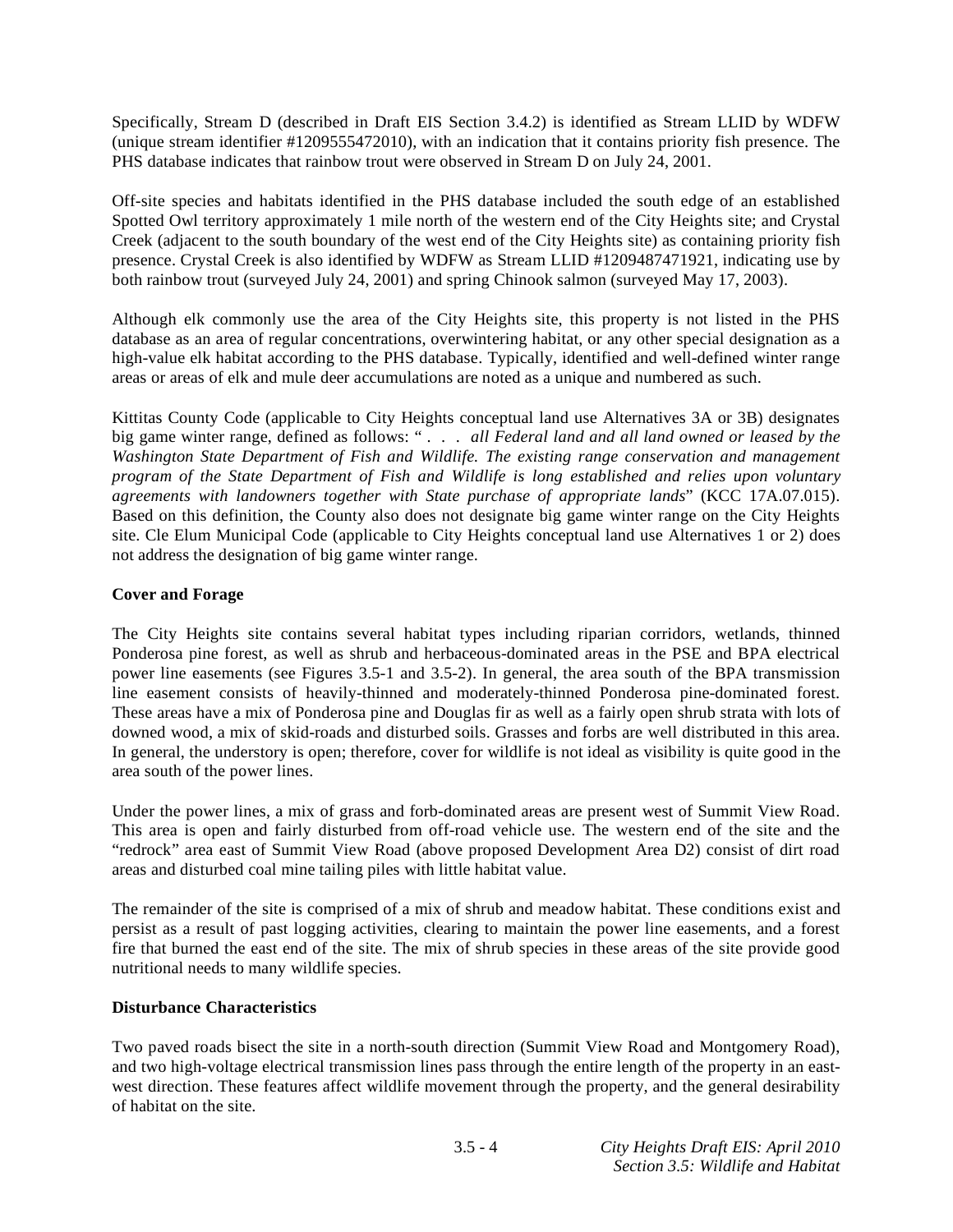**Insert Figure 3.5-1. City Heights Property Habitat Cover Map: East End.** 

(11 x 17-inch color)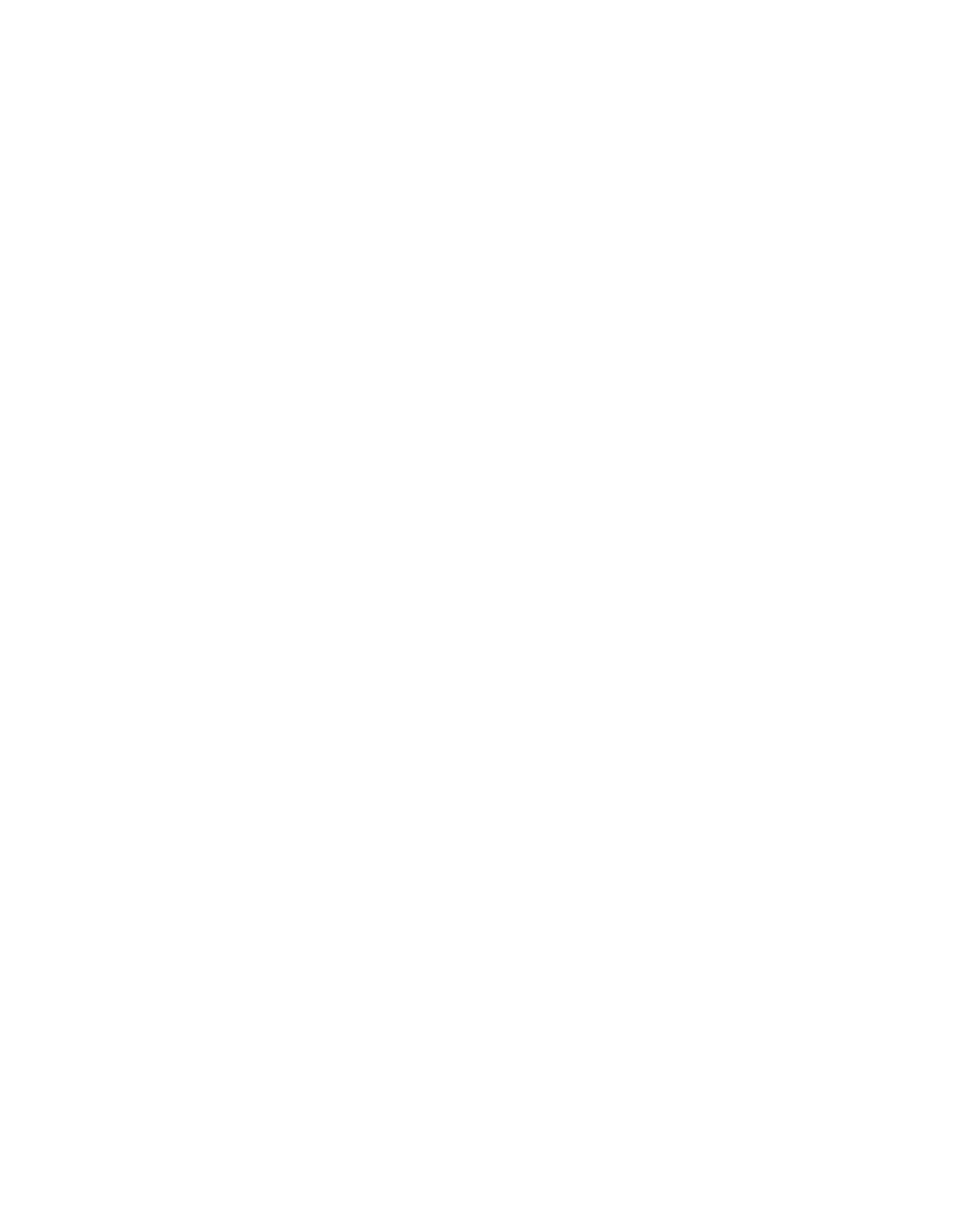**Insert Figure 3.5-2. City Heights Property Habitat Cover Map: West End.** 

(11 x 17-inch color)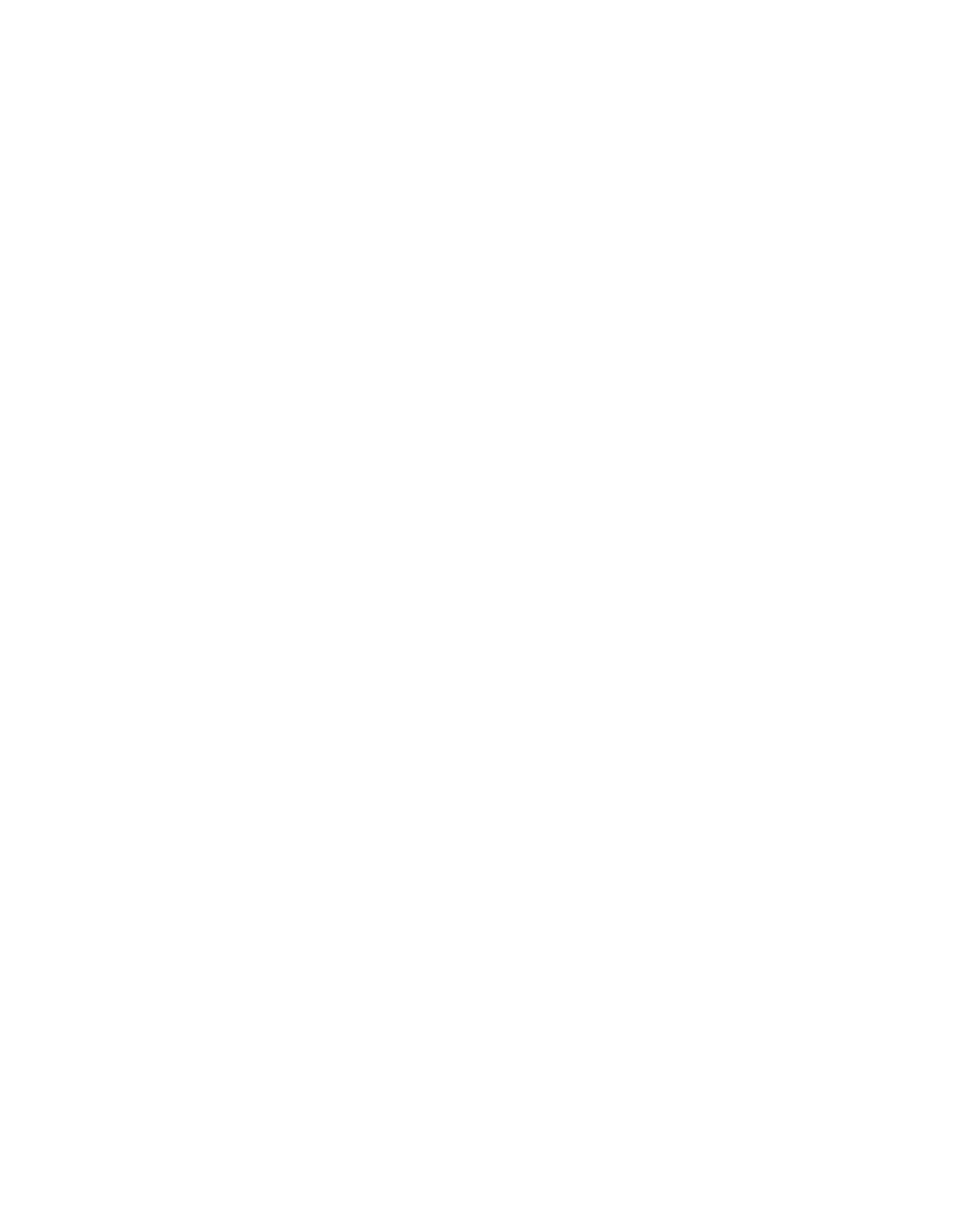During all site visits conducted by Sewall Wetland Consulting in June and July 2009, off-road vehicles (4x4 vehicles, ATVs, motorcycles) were encountered on a regular basis throughout the day. Evidence of target shooting was also found. These factors are sources of disturbance to wildlife. The site borders immense areas (more than 1,000,000 acres) of forest to the north; as a result, wildlife use by species able to tolerate intermittent human disturbance on the site is generally high, because they have a large undisturbed area into which they can retreat.

### **Wildlife Observations on the Site**

Numerous wildlife species were noted throughout the property in June and July 2009, from visual observations, sounds, tracks, scat or other signs such as scrapes, dusting and bedding areas. Species we noted include: red-tailed hawk *(Buteo jamaicensis),* kestrel *(Falco sparvarius*), ring-necked pheasant (*Phasianus colchicus*), ruffed grouse (*Bonasa umbellus*), common crow (*Corvus brachyrhynchos*), raven (*Corvus corax*), fence lizards (*Sceloporus occidentalis*), turkey vulture (*Carthartes aura*), red-headed sapsucker (*Sphyrapicus va*rius), tree swallow (*Iridoprocne bicolor*), dipper (*Cinclus mexicanus*), black capped chickadee (*Parus atricapillus*), towhee (*Pipiloerythroph thalmus*), winter wren (*Troglodytes troglodytes*), turkey (*Meleagris gallopavo*), black bear (*Ursus americanus*), mule deer (*Odocoileus hemionus*), elk (*Cervus elaphus nelsonii*), coyote (*Canis latrans*), bobcat (*Felis rufus*), mountain lion (*Puma concolor*), Douglas squirrel (*Tamiasciurus douglasii*), raccoon (*Procyon lotor*), California quail (*Lophortyx californicus*), magpie (*Pica pica*), European starling (*Sturnus vulgaris*), various species of ground squirrels, and skunk (*Mephitis mephitis*). Several deer and mountain lion tracks were observed that indicated a mountain lion stalking a mule deer in the vicinity of Stream C as well as along the ridgeline between the "redrock" area (proposed Development Area D) and Montgomery Road. Clearly, mountain lions regularly use this area from the signs that were observed, and regularly make incursions close to existing homes south of the site. The predominant corridors of wildlife movement in relation to the City Heights site are east-west along the north boundary and powerline easement, and north-south along riparian (stream) corridors through the property.

No sign of State- or Federally-listed species was observed on or near the City Heights property.

## **Large Mammals**

Species of large mammals found in the area of the site include elk, mule deer, black bear, and cougar. These large mammals, although only protected as game species, often result in conflicts when in close proximity to humans or development. Therefore, a discussion of use of the site by these specific species is of particular interest.

The City Heights site represents the lower elevations and edge of a vast forested area to the north, east and west. This is a mix of private and managed forests, as well as public forest lands. Many large mammal species with large territories and home ranges in the undeveloped forest area to the north venture along the edge of the habitat that includes the City Heights site. Species such as Rocky Mountain elk and mule deer attract cougars to the area. Black bears are also found throughout the region and will often enter into communities such as the Cle Elum area in search of food.

*Elk*. The City Heights site is located on the southern edge of a portion of the area utilized by the Colockum elk herd. Information reported here is from the Washington Department of Fish and Wildlife *Colockum Elk Herd Plan* (WDFW 2004).

 The Colockum elk herd originated from 45 Rocky Mountain elk released in 1915 near Boylston (east of the I-90/I-82 interchange) and driven towards Vantage. The herd has grown in size and is currently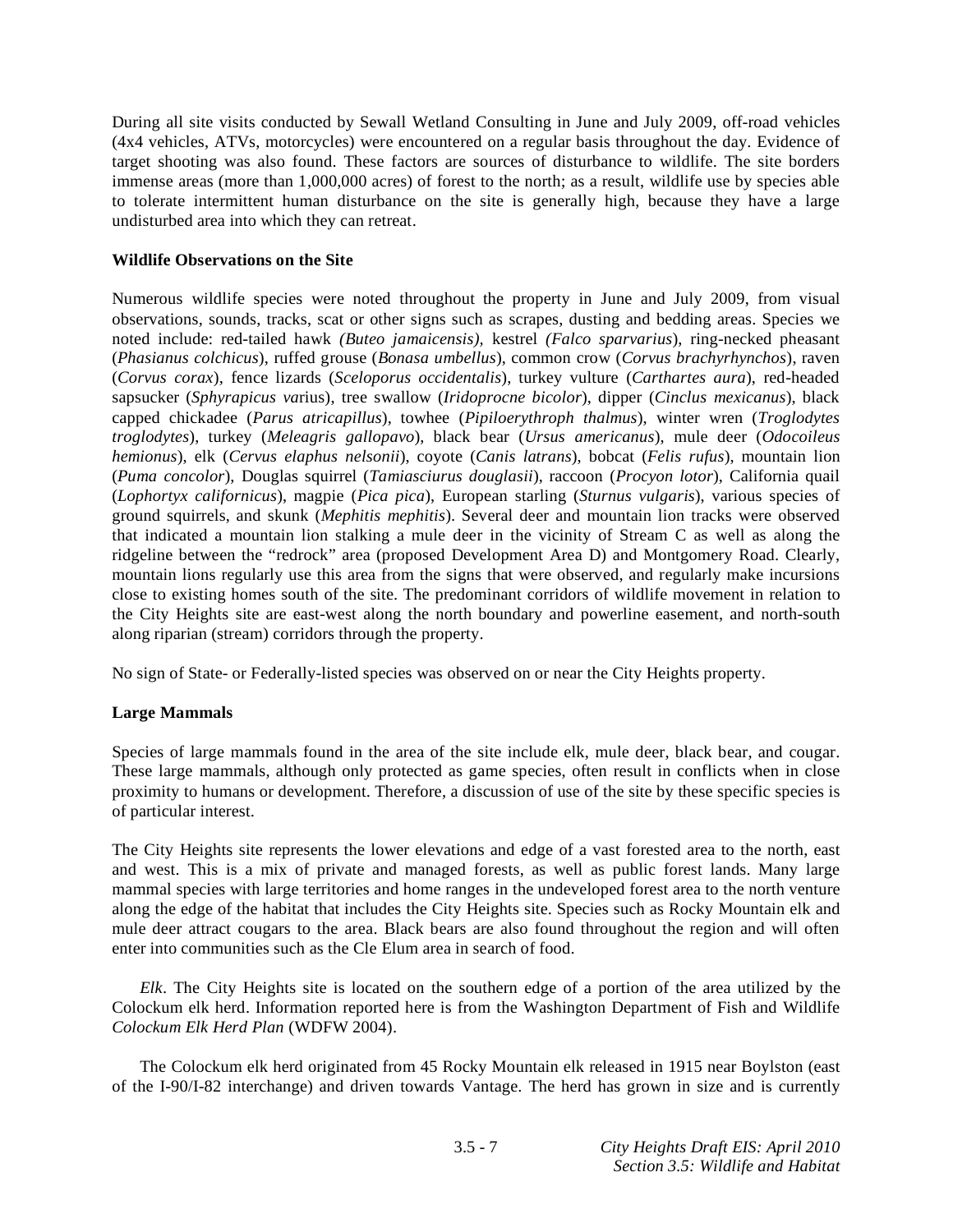estimated to have a population of range between 3,596 to 4,378 elk. By the late 1800s, elk had been eliminated from the region. Re-introduction in 1915 returned elk to the area.

 The Colockum herd ranges over a vast area (approximately 1,600 square miles or 1,024,000 acres) bordered by the Columbia River to the east, Interstate 90 to the south, State Route 2 to the north, and the Cascade crest to the west. The herd displays seasonal migration moving northwest to higher elevations in the summer. Conversely, winter snow and cold weather move the elk to the southeast to more arid areas at lower elevations. Approximately 90 percent of these elk spend time between Colockum Creek and the Columbia River. Small sub-herds winter near Cle Elum, primarily along the Cle Elum River but also in areas such as the City Heights site.

 Elk are protected as a game species by the Washington Department of Fish & Wildlife (WDFW). Population numbers are maintained through hunting. WDFW has a population objective for the Colockum herd of approximately 4,700 animals.

 Rocky Mountain elk have home ranges between 2,500 and 10,000 acres and utilize a mix of forest, shrub and meadow habitats. Generally, elk utilize a variety of habitats depending on the time of year, to include a mix of meadow/grasslands particularly browsing on grasses and forbs in the Spring and Summer. In the fall, browsing of shrubs and tree species begins and continues through Winter, including bark chewing of species such as aspen and cottonwood. Elk prefer an area with good cover, ideally large blocks of tree cover at least 40 feet tall and least 600 feet wide for hiding, and in inclement weather blocks of land at least 12 acres in size with forest cover for thermal protection and a mix of open habitats and forest for forage. Ideally, elk habitat areas have less than 2 miles of road per square mile and reduced activity for calving and winter range.

 The City Heights site provides foraging and hiding opportunities for elk and appears to be regularly used in this manner. The vegetation species on the property include preferred forage species for elk. These are present in a mixed patchwork of forest, shrub and grassland habitat types. There are also perennial water sources (such as Deer Creek), and ephemeral (seasonal) water sources (the remainder of the streams and wetlands on the site) that provide not only water but mud wallow areas.

 Although good forage opportunities are present on the City Heights property, the amount of human disturbance, off-road vehicle use (dirt bikes, ATVs, 4x4 vehicles, snowmobiles) as well as availability of larger, less disturbed areas to the north appear to limit use of the property by elk other than for foraging and hiding.

*Mule Deer*. Mule deer have many similar requirements to those described for elk, and as such, the City Heights site provides similar habitat requirements for deer. Mule deer are also protected as a game species in Washington. Mule deer have some incompatibilities with developed areas, in that they graze and trample landscaping, lawns and gardens, although with less impact than the larger elk.

*Cougar*. Cougar are common in the area of the site due to the presence of elk and mule deer that are preferred prey species of cougar. Cougar have home ranges of 25 to 75 square miles for females and nearly double that for males. Cougar tracks were observed on the City Heights site. These animals undoubtedly pass through the property on a regular basis following and hunting deer, elk, raccoons, coyotes, rabbits and other small game. These animals pass mostly unnoticed due to their dusk-to-dawn period of activity. Cougar are protected as a game species in the State of Washington with a designated hunting season.

*Black Bear*. Black bears are another common large mammal found in and around the site and in the surrounding large forested areas. This omnivorous species is commonly found in forested areas and also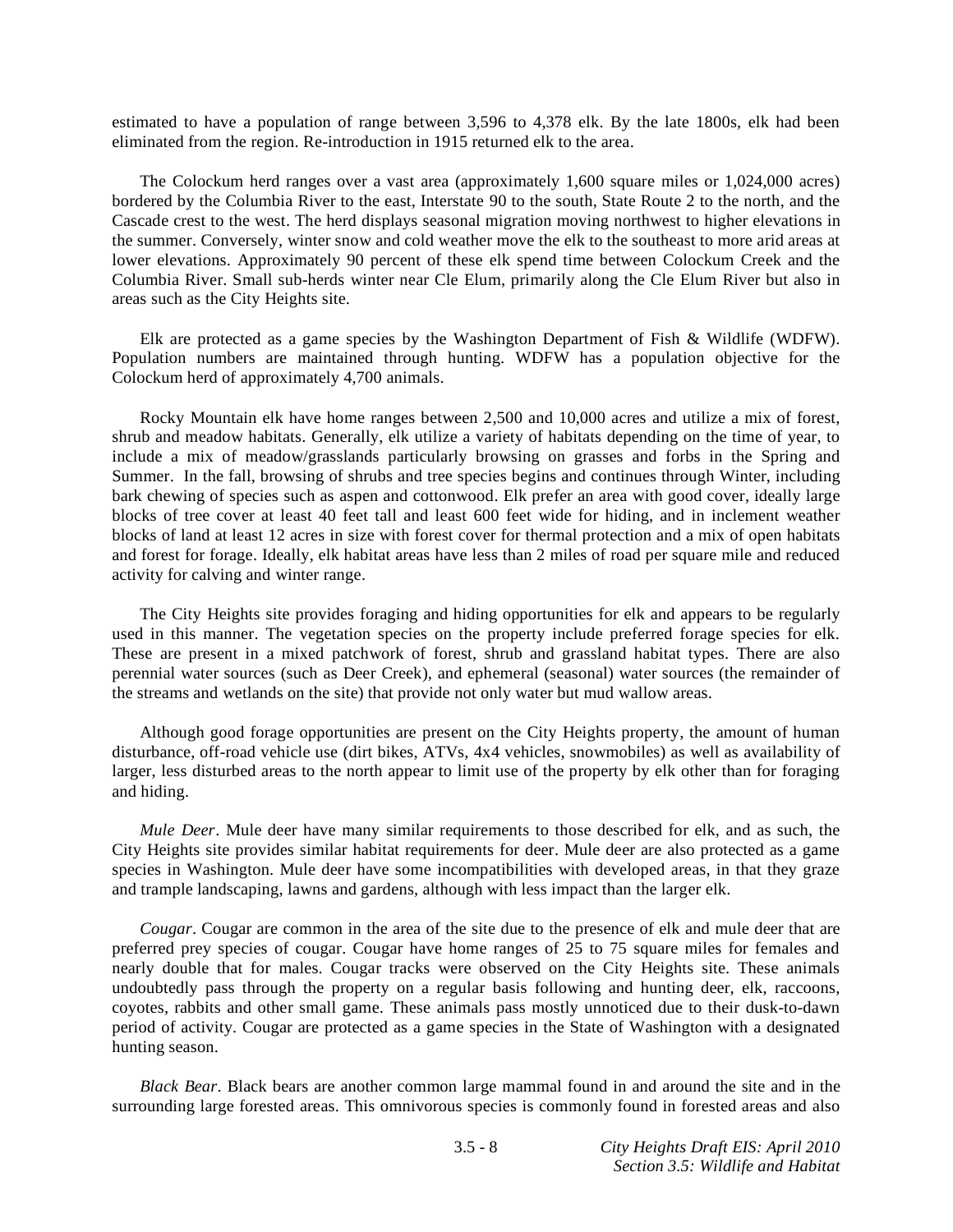riparian areas like those that pass through the City Heights property. Black bears are also protected as a game species in Washington and have a designated hunting season.

### *POTENTIAL IMPACTS DURING CONSTRUCTION*

All areas to be developed under any of the conceptual land use alternatives (approximately 108 to 205 acres of the 358-acre site) would be cleared of existing vegetation prior to construction work. The clearing of vegetation would remove forage, browse, and cover sources for numerous species of wildlife that utilize the property.

Site development under any of the conceptual land use alternatives would require a significant amount of grading following vegetation removal to achieve construction elevations for roads and home sites. Because grading would occur only after all woody vegetation had been removed from areas undergoing development, little, if any wildlife would still be present in these areas of the site during grading. Once grading is completed, there would be essentially no wildlife habitat left in these areas of the site; existing wildlife would have either relocated elsewhere, or would have perished.

Nocturnal construction (if any) involving artificial lighting could temporarily disrupt wildlife use of adjacent, undeveloped property, particularly large mammals. Artificial lighting changes nocturnal habitat by reducing, if not eliminating darkness. Noise associated with construction is less likely to impact wildlife within the adjacent undeveloped environment to the north, as they would either move away from the noise, or become accustomed to it. Common, primarily forest species that occur within the undeveloped landscape generally habituate to the sounds of constant, daily construction activity in a relatively short period of time (Fletcher and Busnel 1978).

Under Alternative 1, direct loss of approximately 205 acres of existing shrub and open forest habitat would occur over a period of 6 to 12 years as a result of clearing and grading operations. Under Alternative 2 or 3A, this habitat loss would be approximately 195 acres. Alternative 3B could potentially result in the most significant habitat loss due to a less coordinated approach to site planning and development that could result in more vegetation removal. Development of the City Heights property would displace wildlife that utilize the site to forested areas to the north. Most of the habitat to be removed is thinned pine forest that was cleared (by others) and impacted by recent logging activities.

If the No Action Alternative were selected, the site would not be cleared or developed at this time. Therefore, existing characteristics of wildlife use of the property would continue.

## *POTENTIAL DEVELOPED-CONDITION IMPACTS*

Introduction of a resident human population on the site can be expected to disturb wildlife, particularly the less common and/or less abundant species listed above. Common species likely to move into the completed condition of the project would habituate to a persistent, non-threatening human presence. Noise impacts associated with off-road vehicle use of the property would likely cease with urban development of the site.

Impacts to wildlife would occur under any conceptual land use alternative selected for implementation. Approximately 43 to 45 percent of the site would be retained in open space under Alternative 1, 2, or 3A, including the east-west power line corridors, north-south riparian corridors, and a 20 to 80-foot wide existing natural buffer along the south boundary. Wildlife habitat that will remain in these areas would include forested riparian areas adjacent to streams, and open pine forest in transitional areas between City Heights, existing developed areas to the south, and the large contiguous forest to the north. The riparian corridors, in particular, are of high importance for wildlife as many critical habitat requirements are found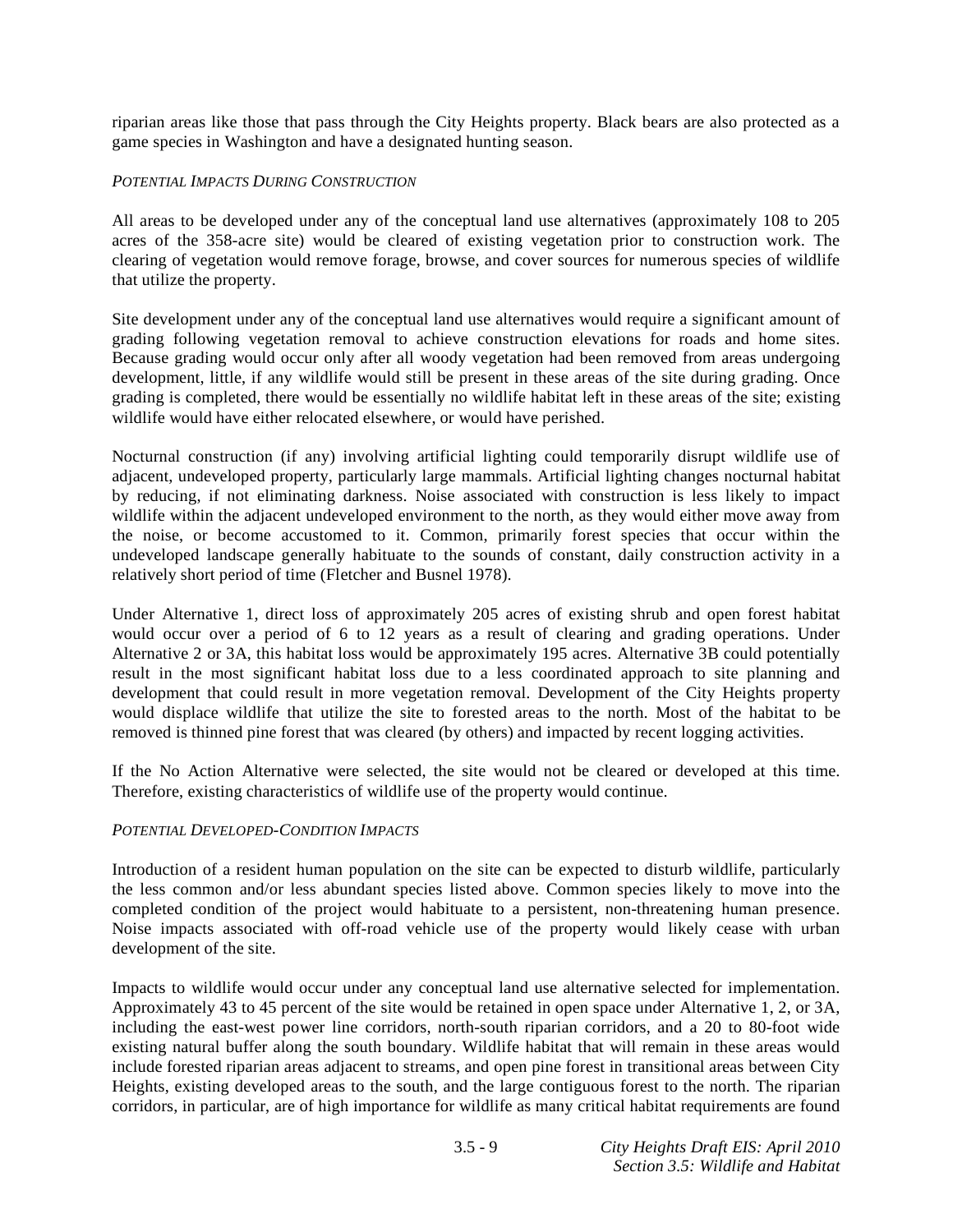in these areas, including dense tree and shrub cover to provide hiding places and thermal protection, a water source, and a diversity of preferable forage species. The north-south and east-west corridors would allow wildlife to continue to move through the site. Development under Alternative 3B would be most likely to result in habitat fragmentation and least likely to preserve wildlife corridors due to the lack of a fixed development plan and parcel-by-parcel development by separate owners.

Other significant open space to be preserved on the property includes the shrub and grassed areas under existing electrical transmission lines. The east/west power line easements connect the north/south riparian corridors through the site. However, the easements are also the most impacted areas of the property with the least amount of habitat and native vegetative cover, and therefore of low habitat value at the present time as well as in the developed condition of the site.

Increased noise, light and habitat fragmentation as a result of the introduction of a resident human population on the site would reduce the value of the remaining habitat for wildlife.

It is likely that human-animal encounters would increase with the introduction of residential development into areas presently used by wildlife as habitat. Although most wildlife would relocate, some species that are attracted to features of developed areas would remain nearby, and may make intrusions into and through the developed area. Examples include bears and raccoons foraging in garbage cans, dumpsters, vegetable gardens, fruit trees, mulch piles, bird feeders that use suet, barbeque grills and pet food; deer and elk grazing and trampling grassed areas, gardens, and landscaping; and predation on domestic pets by large predators like cougar and bobcat. These predators, particularly those currently using the fringes of the City at this time, will likely continue to do so.

In general, urban development of the site would be a significant deterrent to terrestrial wildlife movements into and across the property. Because the northern boundary of City Heights would represent a new boundary between the City and the expansive forested area to the north, it may be desirable to prevent (or discourage) access into and through the site by large terrestrial mammals and predators. Interactions between humans in a residential neighborhood with animals like deer, elk, bear and cougar could have an undesirable and potentially dangerous outcome. If wildlife corridors were intentionally provided through the project, these species could be encouraged to wander further into the City with nowhere to go except toward urban populations and heavily-traveled State highways.

No impacts to any State- or Federally-listed species are anticipated, as none were noted to occur on or near the site.

If there were no development on the site in the near-term, there would be no alteration of existing habitats or wildlife use of the property. Therefore, birds and wildlife species that presently inhabit, breed and nest, and/or forage on the site would likely continue to use the property in this manner. However, with the likely persistence of off-road vehicle use and target shooting under the No Action Alternative, there would continue to be periodic human disturbance to wildlife on the site under this alternative.

### *MITIGATION MEASURES*

*Mitigation Measures Included in the Development Proposal*. It will not be possible to fully mitigate wildlife impacts under any build alternative. Species that use the site will either use the remaining linked habitat areas (wetlands, streams, buffers, and open space corridors), or they will relocate to the north into the large forested area that includes more than 1,000,000 acres of commercial forest and wilderness area. The proposal to retain open space corridors on the site and connection through the development to off-site habitat areas would partially off-set habitat fragmentation that would result from site development. This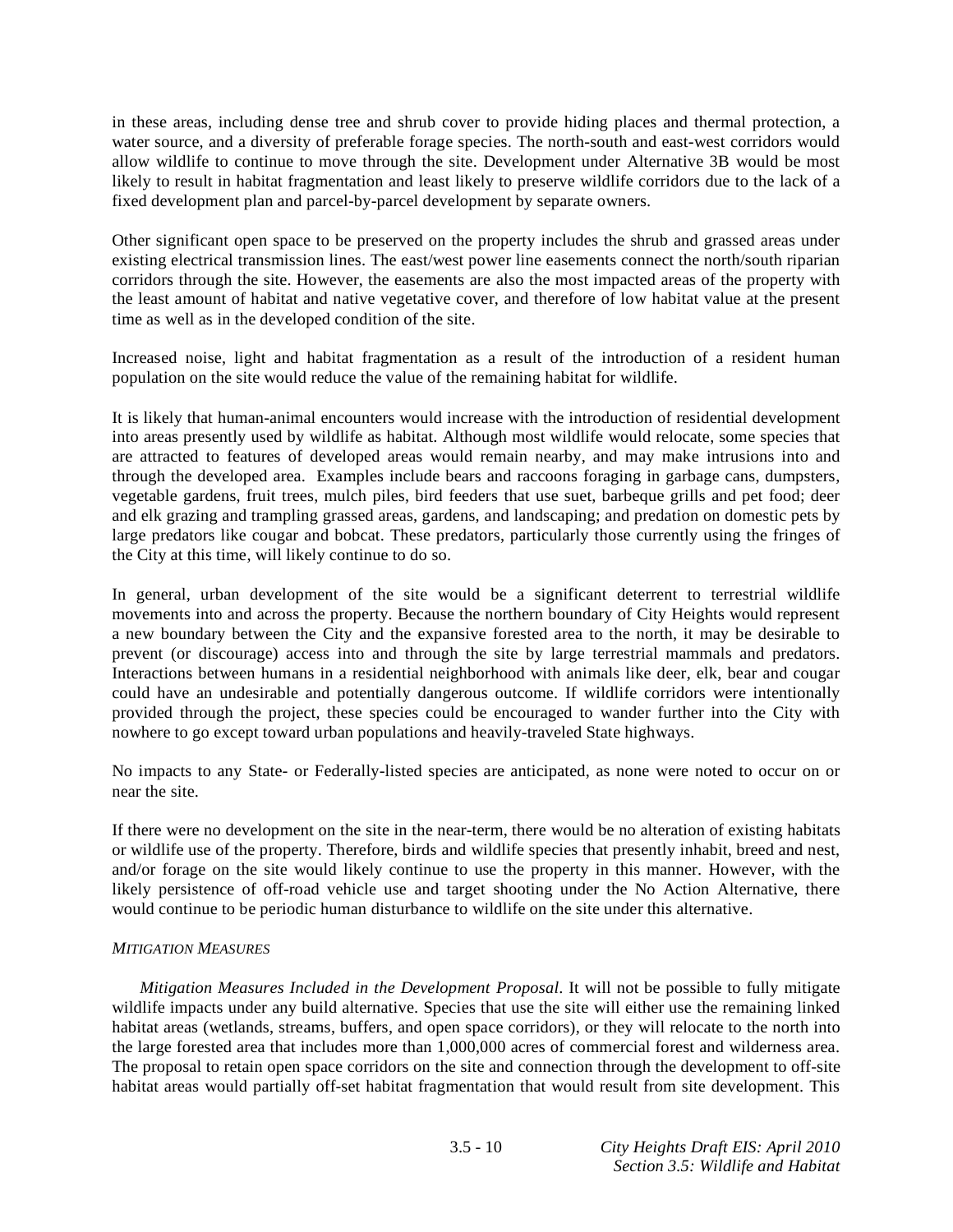would retain shelter and sources of food for small mammals and birds, but could have the undesirable effect of also maintaining corridors for large mammals and predators to move through the site.

 Covenants, Conditions and Restrictions (CC&Rs) to be enforced by the Homeowner's Association with Alternative 1, 2 or 3A would be used to inform residents of wildlife in the area and how to minimize sources of conflict. For example, garbage storage areas can be required to include animal-exclusion features, and a pet leash law could help minimize predation by domestic pets on small mammals and birds on the property, as well as to control these pets to minimize their availability as prey for large native predators. Certain types of landscaping could be discouraged to prevent conflicts with wildlife, such as grassed lawns, fruit trees, and berry bushes.

*Applicable Regulations*. To the extent that construction activities are limited to daytime hours between 7:00 AM and 10:00 PM in accordance with the Washington State Environmental Noise Limits (WAC 173-60), this would limit nighttime disturbance to wildlife in the form of noise, light, and human activity.

 The statement of purpose and objectives for the City of Cle Elum Planned Mixed Use (PMU) District (CEMC Chapter 17.45) sought by the applicant for development of the City Heights project under Alternative 1 or 2 includes a purpose to protect and preserve the natural environment to the maximum extent possible, including but not limited to protecting wetlands and sensitive areas. Sensitive areas are not defined; however, it is presumed that these include the types of areas regulated under the City's Critical Areas Code (CEMC Title 18, Chapter 18.01).

 The Cle Elum Municipal Code, applicable to City Heights Alternative 1 or 2, states the following with regard to fish and wildlife habitat conservation areas (CEMC 18.01.150):

*Preservation of fish and wildlife habitat is crucial to the protection of suitable environments for animal species and in providing a natural beauty and healthy quality of life for Cle Elum and its citizens. The conservation of habitat means active land management for maintaining species within their preferred habitats and accustomed geographic distribution. In this way, isolated subpopulations are not created which are most susceptible to predation, dislocation, and inadequate food supplies. Habitat protection does not require that all individuals of all species are protected, but does demand that land use planning be sensitive to the priority of saving and protecting animal-rich environments*.

 Habitat conservation areas are defined in the City's Critical Areas Code as riparian corridors, habitats of local importance, and habitats associated with protected species (CEMC 18.01.030). Of these, only riparian corridors occur on the City Heights property, and the proposal includes retaining these areas in the Alternative 1 or Alternative 2 conceptual land use plans. More specific discussion of riparian corridor preservation requirements is provided in Draft EIS Section 3.4.2.

 Similar to the Cle Elum Municipal Code, Kittitas County Code (applicable to City Heights Alternative 3A or 3B) identifies riparian habitat critical areas for preservation (KCC 17A.07.010). These are discussed in Draft EIS Section 3.4.2.

*Other Recommended Mitigation Measures*. Normal construction activities should be limited to daytime hours to prevent possible disturbance of wildlife within adjacent, undeveloped landscapes. If special circumstances would require nocturnal work with bright, artificial lighting, shields should be provided to prevent fixed lighting from shining into non-construction areas.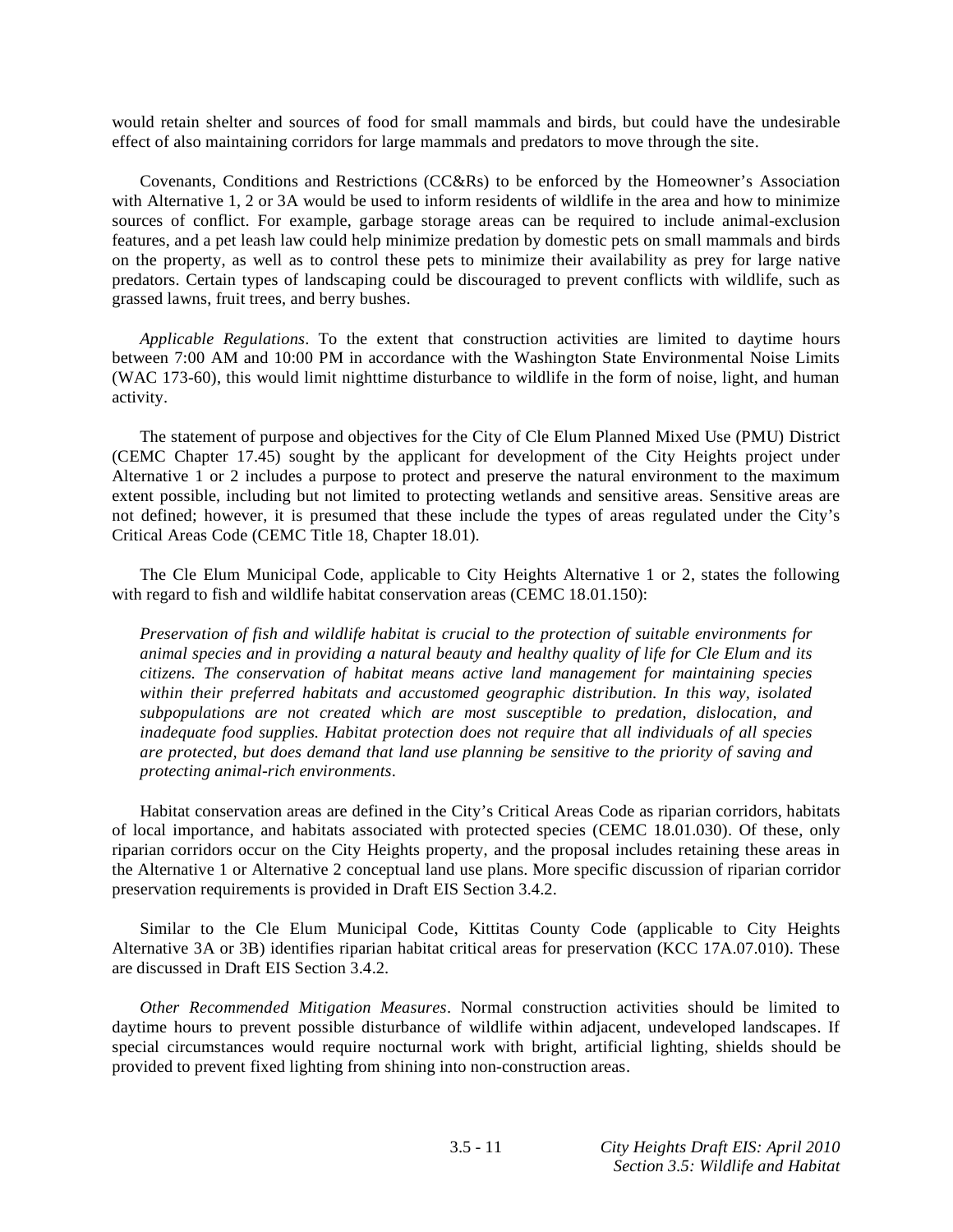To partially compensate for the loss of wildlife habitat due to clearing and grading activities, a variety of habitat features including such things as nest boxes could be placed within undeveloped open space areas to be preserved. Targeted species would include most cavity-nesting birds (such as swallows, chickadees, wrens, bluebirds, and woodpeckers), and bats.

 The applicant and City decision makers should consider a fence along the north City Heights boundary sufficient to deter the movement of deer, elk, bear and cougar from the expansive forested area to the north through the City Heights development and potentially into the existing residential neighborhood and downtown area below (see Figure 3.5-3). Constructing the fence with a 45-degree angle at the east and west ends, and at locations where the fence is intercepted by roadways and powerline corridors would help keep wildlife movements directed away from entering the development.

 Effective fences to deter elk, deer and cougar generally exceed 10 feet in height, and therefore may not be desirable in a residential development. Educating residents about large predators would be the most effective way to minimize the potential for conflicts. Small children and pets should not be left unattended in open areas, particularly at dusk. Shrubs and landscaping should be pruned several feet off the ground to eliminate hiding spaces, residents should be educated about not feeding cats and dogs outside and not to leave these pets outside from dusk to dawn. Garbage cans with tight-fitting lids should be used to prevent small animals such as skunks, raccoons, and coyotes (prey for cougars) from being attracted to the area. The Washington Department of Fish and Wildlife (WDFW) discourages creating situations that would result in conflicts between wildlife and resident human populations that would require commitment of resources and/or enforcement actions by WDFW personnel (WDFW July 15, 2009).

 Consideration could also be given to installing fences along riparian corridors to help limit conflicts with wildlife in these areas of the site. These barriers could be designed to allow small wildlife to still pass though the fences.

 Measures to avoid conflicts with bears include using garbage cans with tight-fitting lids (or speciallydesigned bear-proof garbage cans), and setting out the cans only on the morning when the solid waste collection service is scheduled to occur. Bird feeders that allow residue to build up on the ground between March and November should be removed. Orchard fruit should be harvested regularly from any fruit trees, and no fruit should be left to rot on the ground. Pets should be fed inside; barbecue grills should be cleaned after each use; and outdoor refrigerators or freezers should be kept inside garages or not at all. Consideration should be given to installing bear-proof fencing around fruit trees and garbage storage areas.

#### *SIGNIFICANT UNAVOIDABLE ADVERSE IMPACTS*

Approximately 195 to 205 acres of wildlife habitat would be permanently removed from the site, with resulting displacement of species and individuals. Habitat that would remain on the site would be more disturbed by the presence and activity associated with a resident human population. Conflicts may occur from time to time between wildlife and residents on the site.